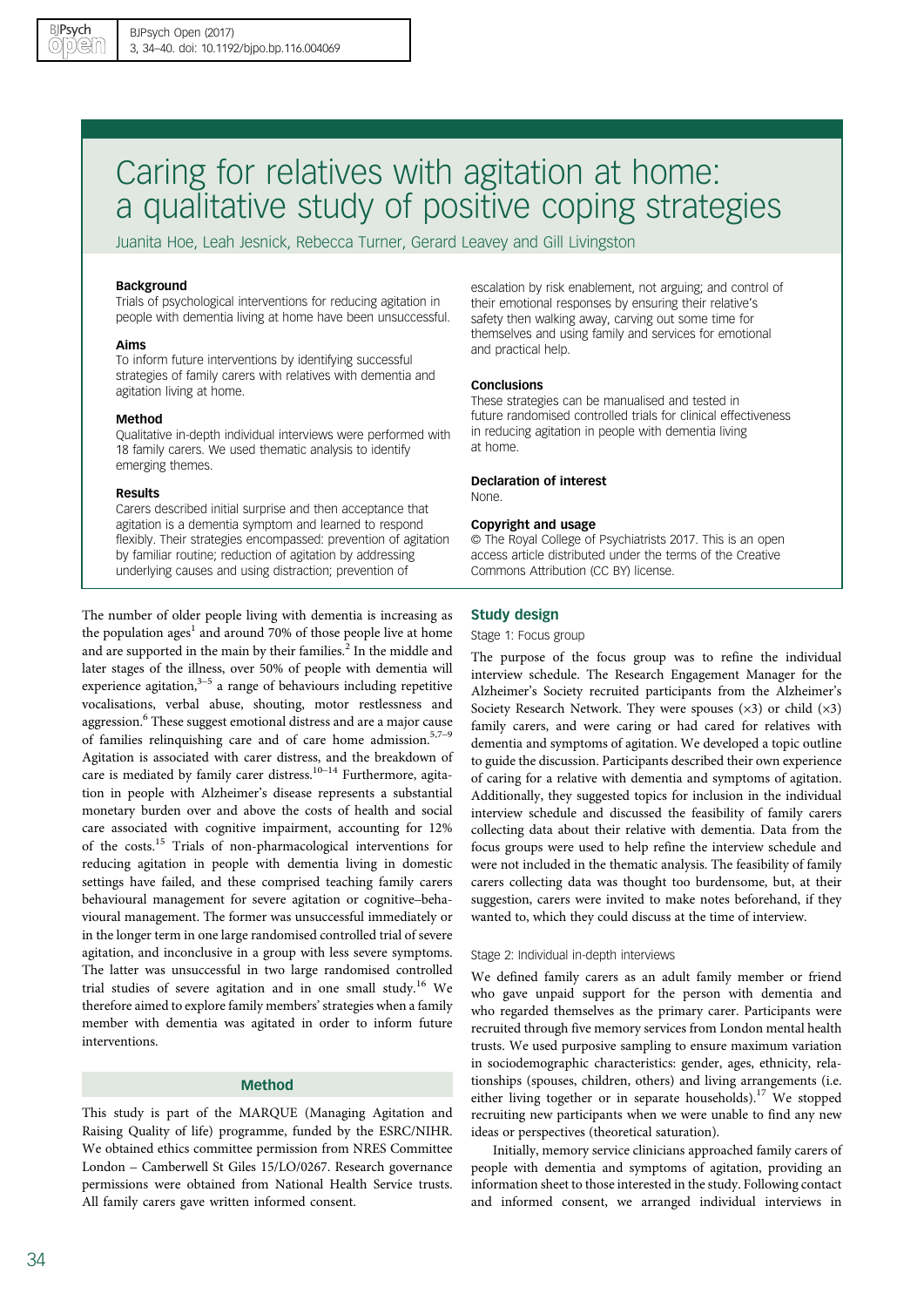participants' homes or in a preferred location. We used a semistructured interview guide with open-ended questions (see [Data](http://bjpo.rcpsych.org/lookup/suppl/doi:10.1192/bjpo.bp.116.004069/-/DC1) [supplement\)](http://bjpo.rcpsych.org/lookup/suppl/doi:10.1192/bjpo.bp.116.004069/-/DC1) and audio-recorded interviews. We asked carers to talk about their experiences and explored the agitation (type, severity, duration, provocation factors and reaction) and the effectiveness of strategies used. In addition, we enquired about biographical details of the person with dementia and the carer, family milieu and culture, current circumstances and support networks (paid and family).

## Analysis

We transcribed the interviews verbatim, checked for accuracy and anonymised them. We sent each participant their transcript to verify that it was a true record. We used NVivo<sup>[18](#page-6-0)</sup> to assist coding, management and analysis of data. We used a thematic content analytic approach<sup>[19](#page-6-0)</sup> to identify emerging themes and label them with codes. Two researchers cross-coded all data independently to ensure reliability.<sup>20</sup> The coding framework included themes that reflected the questions we had asked in the interviews and emergent themes that we identified in transcripts. We held frequent thematic discussions to review the coding, consider emergent themes and evaluate second-level interpretations. Any coding discrepancies were discussed until we reached consensus.

## Results

## Demographic data

We interviewed 18/31 family carers (FCs) who expressed interest in taking part in the study when approached by memory clinic staff. All were caring for a relative with dementia and symptoms of agitation. Of those not included, one carer did not fulfil the inclusion criteria as they were a paid caregiver, three carers were too busy, three were unreachable by the researchers, one was unavailable because of legal safeguarding issues and one decided not to participate without

giving a reason. An additional four carers were not interviewed, as recruitment finished when theoretical saturation was reached.

Sixteen family carers were currently caring for people with dementia living at home and two were recently bereaved, but their relative with dementia had lived at home (see Table 1). The median age of carers was 70 (range  $51-77$ ) years. Most ( $N=13$ ) were living with their relative. The people with dementia had a median age of 83 (range 61–94) years.

# Types of agitated behaviour and responses to frequency, severity and unpredictability

We found that carers reported a range of agitated behaviours and many had continued to manage despite frequent, severe or unpredictable agitation. The most commonly described agitated behaviours were repetitive behaviours, which included repetitive speech, repeatedly handling things and wandering. This was followed by verbal aggression, which included swearing and making verbal threats, shouting, screaming and belligerence. Less common were acts of physical aggression, which included hitting people, hitting objects, attempted strangulation, throwing objects and inadvertent self-harm.

People described their distress in coping with increasing severity, frequency and unpredictability of agitated behaviour. Although some behaviours were not dangerous, family carers often had to intervene to calm things, such as during the delivery of personal care:

…she has to have a hoist… She's very abusive [swearing] when they [home carers] try to put that on and… nine times out of ten I have to intervene. (Husband FC3)

More frequent behaviours tended to be less severe, but were difficult to live with and sometimes to understand:

…the shouting. I couldn't understand some of the words he was saying, and I used to keep running down and checking...thinking he was calling me or something was wrong. (Wife FC10)

More serious physical and verbally aggressive behaviours, although infrequent, could be terrifying:

| <b>Table 1</b> Sociodemographic characteristics of participants |                                                          |                          |                         |
|-----------------------------------------------------------------|----------------------------------------------------------|--------------------------|-------------------------|
|                                                                 |                                                          | Focus group participants | Individual interviewees |
|                                                                 |                                                          | N(%)                     | N(%)                    |
| Gender                                                          | Female                                                   | 3(50)                    | 11(61)                  |
| Relationship to person with dementia                            | Wife                                                     | 1(17)                    | 6(33)                   |
|                                                                 | Husband                                                  | 2(33)                    | 5(28)                   |
|                                                                 | Daughter                                                 | 2(33)                    | 3(17)                   |
|                                                                 | Son                                                      | 1(17)                    | 2(11)                   |
|                                                                 | Daughter-in-law                                          | 0                        | 1(6)                    |
|                                                                 | Sister                                                   | $\Omega$                 | 1(6)                    |
| Living together                                                 | Yes                                                      | 2(33)                    | 13 (72)                 |
|                                                                 | <b>No</b>                                                | 4(67)                    | 5(28)                   |
| Caring role                                                     | Current carer                                            | 3(50)                    | 16 (89)                 |
|                                                                 | Former carer                                             | 3(50)                    | 2(11)                   |
| Length of time caring (years)                                   | $0 - 1$                                                  | $\Omega$                 | 2(11)                   |
|                                                                 | $1 - 3$                                                  | 2(33)                    | 6(33)                   |
|                                                                 | $3 - 5$                                                  | 0                        | 4(22)                   |
|                                                                 | $5 - 10$                                                 | 0                        | 4(22)                   |
|                                                                 | $10+$                                                    | 4(67)                    | 2(11)                   |
| Carer occupation                                                | Retired                                                  | 4(67)                    | 10(55)                  |
|                                                                 | In paid work/studying                                    | 2(33)                    | 5(28)                   |
|                                                                 | Not in paid work                                         | 0                        | 3(17)                   |
| Highest level of education                                      | Primary                                                  | $\overline{0}$           | 1(6)                    |
|                                                                 | Secondary                                                | 0                        | 11(61)                  |
|                                                                 | Post-secondary                                           | 6(100)                   | 6(33)                   |
| Ethnicity                                                       | White (British, Irish, Other White)                      | 5(83)                    | 14 (78)                 |
|                                                                 | Black (British, Caribbean, African, Other Black)         | 0                        | 3(17)                   |
|                                                                 | Asian (British, Indian, Pakistani, Bangladeshi, Myanmar) | 1(17)                    | 1(6)                    |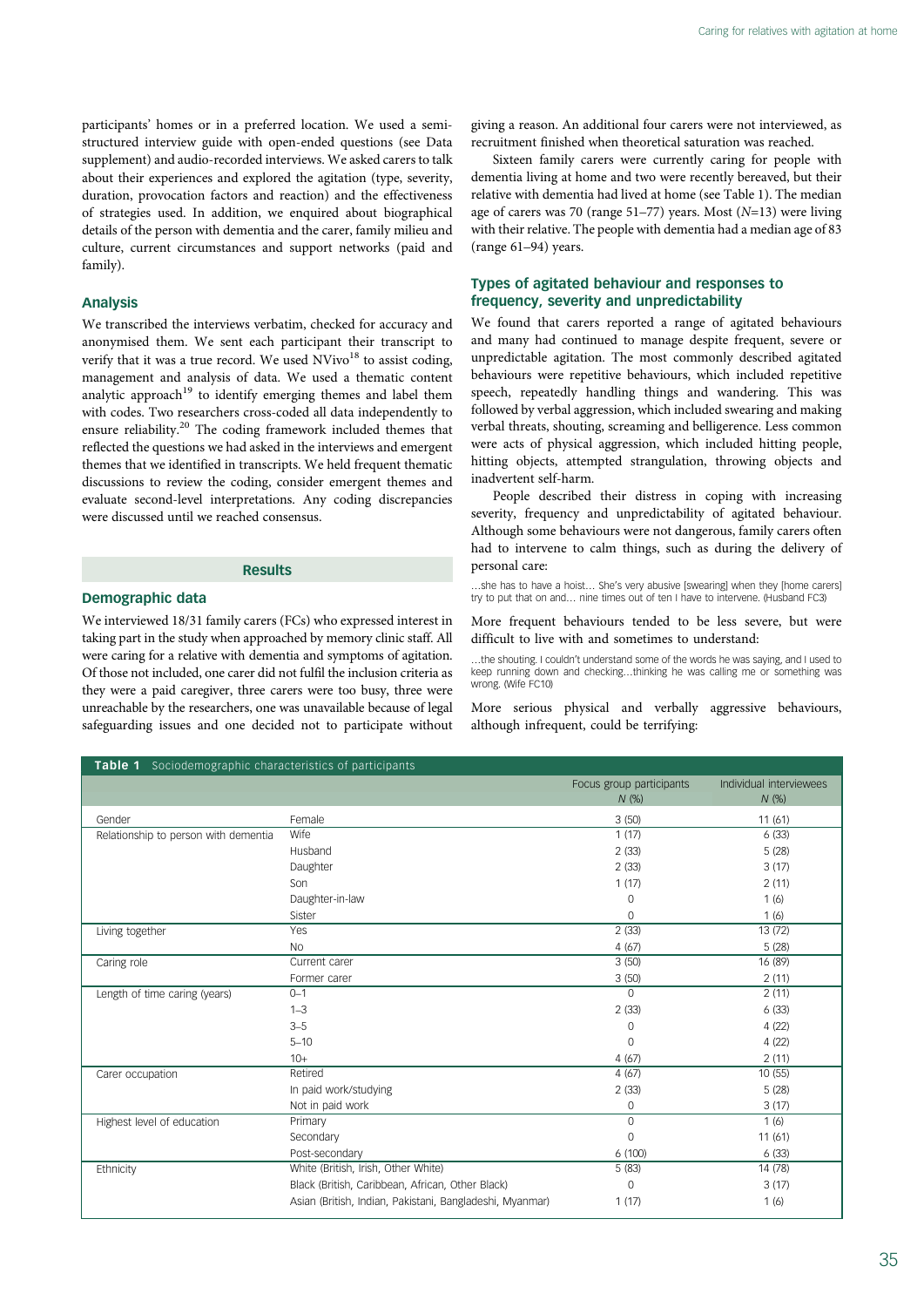He always gets me by the throat. And… and I think one of these days is he going to get me by the throat and finish me off, you know. (Wife FC12)

At times, carers found it very difficult to cope. Agitation at night was a particular problem as it disrupted the carer's sleep too:

…he's awake in the night more… There was one point where I could barely get him to bed before four. (Wife FC6)

Most people described times when they felt unable to cope, sometimes because of the impact on their health:

All I was worried about, you know, was that I was going to get the colitis back … I have to walk away and have a good cry… I thought, I can't cope with this. I'm going to end up in hospital again… (Wife FC7)

## Overall approaches to caring

Carers felt that it took time for them to accept that agitation was part of the dementia (see Table 2 for carers' examples and comments). The gradual realisation that agitation was part of dementia rather than being wilful or provocative helped people come to terms with such behaviours. Commonly, participants attributed agitated behaviours to underlying emotions (anger, anxiety and sadness) or changes because of dementia (irritability and disinhibition). Knowing that other families had similar experiences also helped reassure carers that it was not an internal family problem. Carers developed flexibility in their approach and an increasing appreciation that effective responses tend to be time and context specific, and they sought to determine possible causes in order to manage it more effectively. This led carers to try to find meaning in the behaviour. They sought multiple sources of information and valued sharing their experiences with other people in the same situation, searching for patterns in behaviour and concluding that agitation often arose from their relative needing or wanting something. Several strategies [\(Fig. 1](#page-3-0)) were suggested, and successful strategies can broadly be divided into problem-solving and emotion-focused coping.<sup>[21,](#page-6-0)22</sup> Although some relatives used dysfunctional strategies, these were rare.

## Problem-solving

Problem-solving refers to the carer's ability to solve or change the agitation. Carers reduced agitated behaviour by introducing routine to prevent uncertainty which led to agitation. In addition,

carers averted agitation by considering and addressing triggers to agitation and engaging people in activities that provided occupation and distraction from these triggers.

I'll start reading to my kids... he'll try and see what I'm reading... I'll say, oh dad do you want to join in? Come on let's, let's read together. (Daughter-in-law FC5)

How carers responded to repetitive behaviours, such as wandering and repeatedly handling things, was particularly significant, as this could lead to a reduction or escalation of agitation. They emphasised being calm, respectful and avoiding conflict as ways of preventing the agitation escalating. Trying to stop the behaviour often provoked conflict. Some people found that letting their relative continue with the behaviour was the better approach, if it was safe to do so, monitoring their safety all the while.

wasn't anything I could do to calm her down other than … let her go … So, in the end I would… get dressed and let her go, and I would follow her. (Son FC17)

#### Strategies to prevent agitation

The importance of establishing a routine to avoid agitation was described by several participants. Thus, maintaining active routines within the home and local community provided reassurance and focused activity for their relative and helped dispel boredom.

All his life he's been busy… had a routine. Work, pray, Koran…he wants things to do. … I think that's the key…giving them a routine. (Daughter-in-law FC5)

#### Strategies for reducing agitation

Carers described various responses to their relatives' agitation. Clear communication was crucial. This included focusing the attention of the person with dementia, observing non-verbal cues and repeating things if needed. Sometimes, simplifying the language helped clarify meaning, to ensure the person with dementia could understand.

If… he doesn't understand what I'm saying. He will get agitated… so I… think about explaining it in a different way… It calmed him down… (Wife FC12)

When a relative was particularly agitated and distressed, the use of reassuring touch such as holding hands or putting their arms around the person was often effective at reducing agitation. Showing concern and offering affection were also helpful for reducing agitation, even when the cause of distress was unknown.

| <b>Table 2</b> Caring for a relative with agitated behaviour     |                                                                                                                                                                                                                                                                                          |
|------------------------------------------------------------------|------------------------------------------------------------------------------------------------------------------------------------------------------------------------------------------------------------------------------------------------------------------------------------------|
| <b>Strategy</b>                                                  | Carer's comments                                                                                                                                                                                                                                                                         |
| Working out and responding to the cause of agitated<br>behaviour | If he's hungry  and throwing a tantrum, I put food on the table, and I get my kids to<br>start eating. And then he realises, oh it's time for me to eat, maybe that's why I'm<br>upset'. (Daughter-in-law FC5)                                                                           |
| Keeping a routine                                                | " and I realised that I shouldn't [take him on holiday] anymore, he was writing me notes<br>saying please, please, please will you take me home' (Wife FC6)                                                                                                                              |
| Being calm, respectful and avoiding arguments                    | 'It is very hard because you get really stressed out it gets you emotional, then you<br>react emotionally and it could escalate'. (Daughter FC14)<br>"my advice would be to be calm, if they can" (Husband FC13)                                                                         |
| Keeping people safe                                              | 'But I've got an alarm fitted, so that if she calls, which she does, not every night but quite<br>often, I go down, what's the matter'. (Husband FC3)                                                                                                                                    |
| Allowing the behaviour to continue                               | ' let him rummage it keeps him quiet and he feels as if he's doing something'<br>(Wife FC12)                                                                                                                                                                                             |
| Walking away                                                     | 'I was getting upset, he was getting more agitated. So that's when I started to walk away'.<br>(Wife FC7)                                                                                                                                                                                |
| Communication                                                    | "one of the things that I do when he's got caught in something, I try and get him to look<br>at me and then I can, sort of, pull him away from what he's doing on the table or<br>something'. (Wife FC6)                                                                                 |
| Providing comfort and reassurance                                | 'She's quite difficult to reassure we've tried so many different things, but I think it's<br>just time, and just calm, and just holding her hand, and just almost not even replying to<br>some of her agitation and anxiety'. (Son FC2)                                                  |
| Activities and interests                                         | 'She loves them [puzzle] books. She'll sit there for hours. That is one blessing my<br>friends all buy her books' (Husband FC11)<br>'He loves his music His favourite piece of music is The Marriage of Figaro he will listen to<br>it and it seems to be a calming factor'. (Wife FC16) |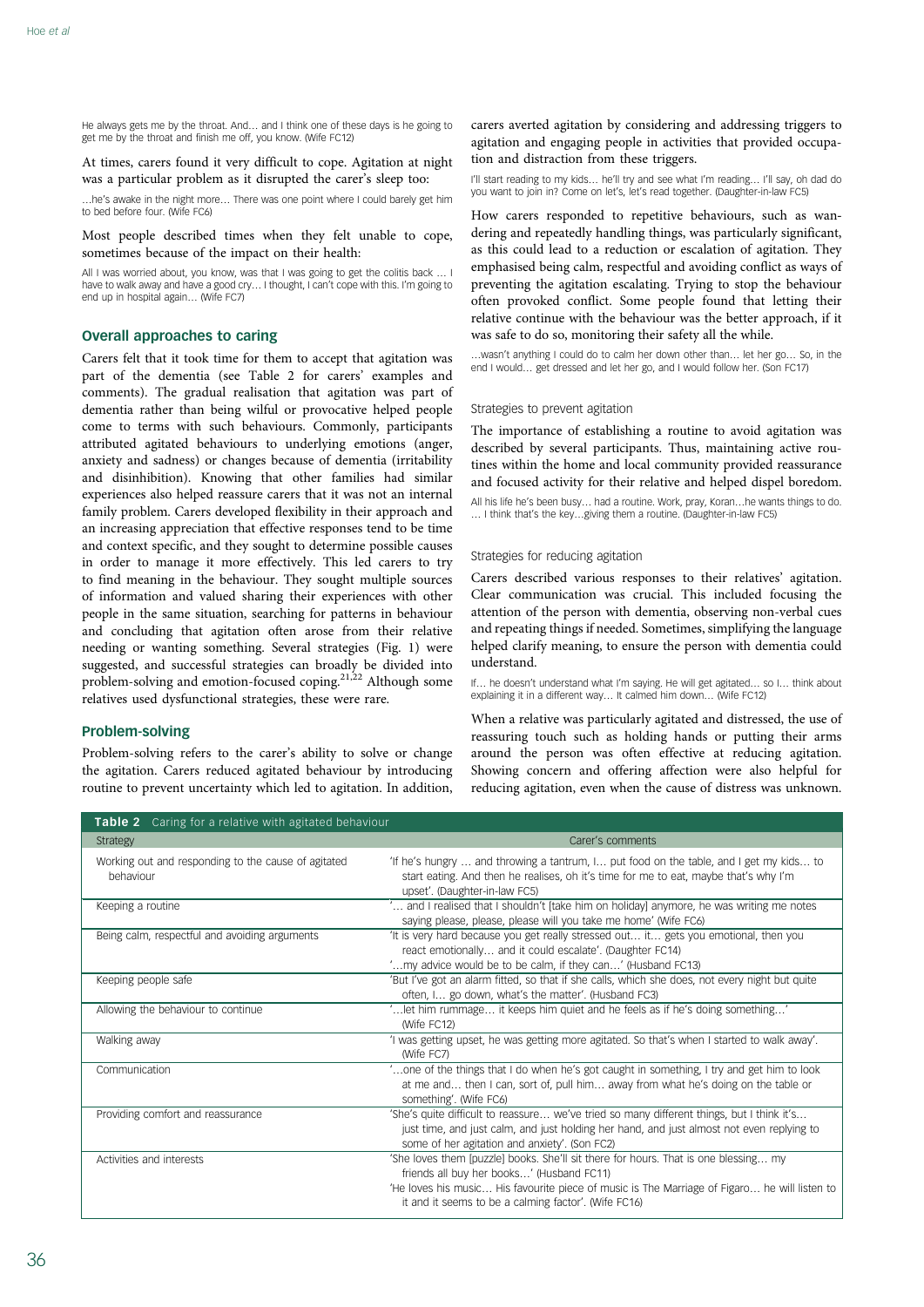<span id="page-3-0"></span>

#### Fig. 1 Strategies for coping with agitation in dementia.

Sometimes I'll go in and she'll… 'can I have a hug, I need a hug', and I'll say, oh, what's the matter, Mum, what are you feeling down about? 'I don't know. I did know, but I don't know, I can't remember'… (Daughter FC1)

#### Carers tried to respond to the underlying cause, including hunger, boredom, worry or pain.

We had the power cut… and it was total silence… he was getting really agitated and he went, turn the music, put the telly on… and what I've done is, got the radio out. He was all calm; so it proved to me that silence was no good for him… (Wife FC10)

Finding activities that the person with dementia enjoyed doing, including new interests and previous hobbies, was helpful both for avoiding agitation and as a distraction when agitated. Activities such as gardening, walking, listening to music, watching television or doing crosswords and puzzle books were popular. Several carers used such activities to maintain relationships with the person with dementia or construct new relationships within the family, particularly with younger children.

#### Strategies to prevent agitation escalating

Carers described learning how best to respond to their relative when they became agitated. Participants highlighted the need to keep calm and respectful and avoid confrontation by not arguing or correcting.

Now I just completely ignore what she's done, and… walk her back into the front room and… get on with cleaning it up. She doesn't feel as though she's constantly being told off, or… being picked on. (Son FC17)

#### Challenging their relative or becoming irritated generally led to an escalation of the agitation.

At first, I tried to reason. I've now learnt, shut your mouth, because there's no point in reasoning; if it's not harming her, let her think it. (Daughter FC1)

Making adaptations to the environment helped to maintain both the carers' and their relative's independence and safety. A few people reported various means of knowing when their relative was leaving the house (e.g. door alarm/squeaky gate) or became distressed at night (e.g. by using a monitor). This allowed them to respond to their relative's agitated behaviour quickly without having to be present all the time. One carer described how a noticeboard saying where she was and when she would return helped reduce her husband's agitation while she was out.

If I want to open the front door, I can switch the alarm off, if I want it on when she's going to go walkabouts… (Husband FC8)

# Emotion focused

This refers to the carer's ability to accept and manage the intensity of their negative emotions rather than change the situation. Sometimes, the carers accepted that they could not change the agitation but protected themselves from the experience and their relative from harm or injury. This was shown by carers allowing the person to continue agitated behaviour if they were safe, but walking away, leaving themselves physically and emotionally safe. They also decided that some level of risk was preferable to safer, but potentially upsetting, restrictions.

Many a time she'll go out without even saying… The only blessing is the fact that she knows the area… and she always finds her way back. (Husband FC11)

This was considered too dangerous when the dementia became more advanced, but further restriction of their relative's freedom was likely to exacerbate the agitation.

…she was always trying to get out, and when I took to locking the front door, she started banging on windows, and... the door and kicking the door and screaming, and neighbours used to call the police… (Son FC17)

Participants commonly reported that some agitated behaviour was exceptionally hard to manage, and the best way to avoid escalation of agitation was to walk away, allowing time to defuse the situation. This was essential if their relative was becoming physically aggressive and the carer felt in danger.

…he lifted his hand up, it felt like he was going to hit someone… I told everyone to get out the room, and… let him calm down. (Daughter-in-law FC5)

#### Looking after themselves

[Table 3](#page-4-0) gives quotes from family members who regulated their emotional responses by accepting emotional support from others. Talk; the biggest advice: talk. Get what's in your head out. Find someone… someone to talk to, cry to, whatever, because it's a very lonely world, being a carer – very lonely… (Daughter FC1)

People felt better if they were able to have time away doing things they enjoyed like walking or writing and were able to tell themselves correctly that it made them better carers as they were calm.

Just to go swimming because I love swimming… Just something simple as that, without having to worry to rush back because he's indoors, or because I haven't been able to get somebody to sit with him… that's all it is. (Wife FC10)

Carers found that taking time for themselves was often difficult because of the demands placed on them by their relative's agitation.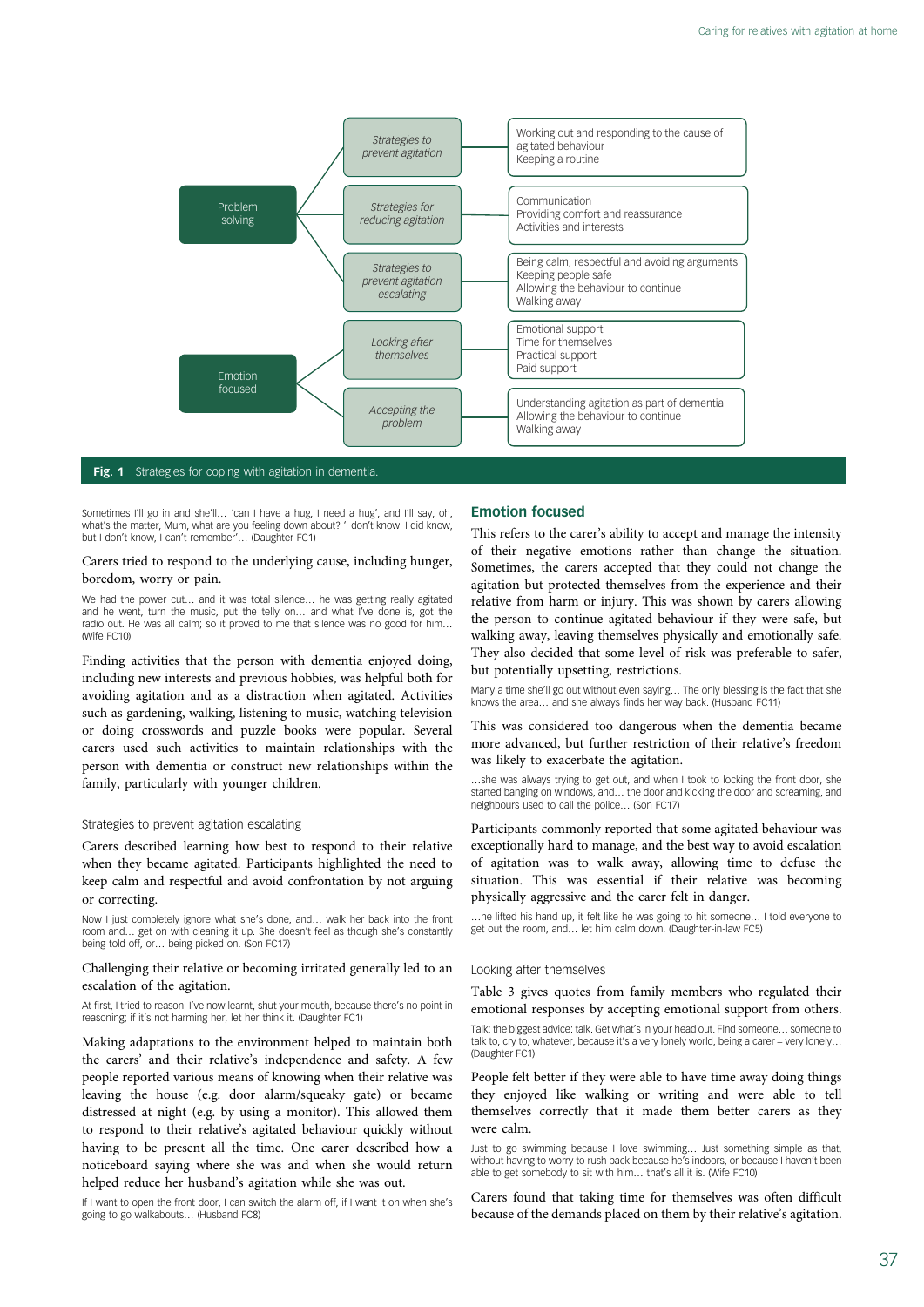<span id="page-4-0"></span>

| Table 3<br>Looking after themselves |                                                                                                                                                                                                                                                                                                                                                                                                                                                                                                                                                                                                                                                                                         |  |
|-------------------------------------|-----------------------------------------------------------------------------------------------------------------------------------------------------------------------------------------------------------------------------------------------------------------------------------------------------------------------------------------------------------------------------------------------------------------------------------------------------------------------------------------------------------------------------------------------------------------------------------------------------------------------------------------------------------------------------------------|--|
| <b>Strategy</b>                     | Carer's comment                                                                                                                                                                                                                                                                                                                                                                                                                                                                                                                                                                                                                                                                         |  |
| Emotional support                   | 'I think it's just talking and, we're all in the same boat'. (Wife FC12)<br>'There were times when I was finding it very difficult my wife really helped out, my friends just offloading helps,<br>it's all good'. (Son FC2)<br>'Go and get help earlier'. (Wife FC7)                                                                                                                                                                                                                                                                                                                                                                                                                   |  |
| Time for themselves                 | 'It is a strain, it is a strain because I can't go off and do things I'd like to take my dogs for walk and things like that<br>I love walking but I can't do that now because he's forever calling, or if he cannot hear me' (Wife FC10)<br>I keep telling myself I've get to get out, some time out because I think it will be better for [wife] because you get<br>a bit bad-tempered'. (Husband FC3)<br>'I do write a lot, I like poetry. I write my poetry. For me, that's an avenue' (Wife FC16)<br>" I pray a lot and ask God to help me, not to solve the problem but to cope with the problem because I can't solve the<br>problem, you've got to cope with it'. (Husband FC18) |  |
| Practical support                   | it is good, because it gets her out of the house it's every other Saturday My son [takes her] one session my<br>daughter the next session, to give me a break. Family do get involved'. (Husband FC18)<br>'It gives everyone a break that's the best thing take it in turns. Like when I needed the help, they were there'.<br>(Daughter-in-law FC3)                                                                                                                                                                                                                                                                                                                                    |  |
| Paid support                        | " the carers that come in, when I couldn't because to give him a bath, and like that, I just drew the line'. (Sister FC15)<br>"he doesn't get agitated that often. And I think it's because we've got a very good routine with him and I've got very<br>good carers and myself. So he says he's happy the carers are very intuitive sort of people and very natural with<br>him'. (Wife FC6)                                                                                                                                                                                                                                                                                            |  |

## The acceptance of emotional and practical support from family, friends or services was essential to continue managing.

What I really do get a lot out of is when I've just dropped her off at the day care centre, I buy the paper and have a coffee and do the crossword. (Son FC17)

Sometimes, other relatives were more able to calm things down. However, some people were reluctant to seek family support, particularly when they perceived other members of the family as having competing responsibilities.

Table 4 shows the varying experiences of professional support. Many people felt it would have helped to be told that agitation was a likely symptom of dementia.

Yes, floundering to find your way through things, and nobody says, look, you could have this, this is available. (Daughter FC1)

Where family carers had positive experiences of services, they often described the help received as being essential to being able to continue with caring. Some would have liked to know where to go for help, although others found it difficult to ask for or accept help, or thought their relative would not want it. Commonly, people were disinclined to accept additional support, as they were unsure about its benefits or felt that they had a duty to provide the care themselves.

…the way I look at it is, what can people do that I'm not doing? (Husband FC11)

Others were anxious that their relative would feel embarrassed or reject help.

…obviously nobody wants a stranger washing, dealing with you… she was worried they would be foreign… she's not racist, it's the accent. She's hard of hearing, so if you speak with an accent, it's… very hard to understand. (Daughter FC1)

Where carers received specialist, timely and appropriate support, they often found this invaluable, both in terms of receiving emotional support and putting practical resources in place. In addition to practical help, family carers appreciated the extra time and flexibility it gave them to pursue their own interests.

I was able to not entirely abandon the rest of my life but be responsive enough for him, which, again, is partly to do with being able to ring up the agency and say, there's no one going in on Friday night, please can you send someone in. (Daughter FC4)

## **Discussion**

#### Main findings

This is the first study, to our knowledge, to ask carers specifically about caring for a relative with dementia and agitation at home. We found that family carers experienced significant levels of agitated behaviour and, at least initially, felt unprepared for this and unaware that agitation was part of dementia. Once they had learned this, they employed varying and flexible strategies, and those we interviewed, atypically, continued to care for their relative at home.

| <b>Table 4</b> Agitation and professional support |                                                                                                                                                                                                                                                                                                                                                                                                                                                                                                                                                                                                                                                               |  |
|---------------------------------------------------|---------------------------------------------------------------------------------------------------------------------------------------------------------------------------------------------------------------------------------------------------------------------------------------------------------------------------------------------------------------------------------------------------------------------------------------------------------------------------------------------------------------------------------------------------------------------------------------------------------------------------------------------------------------|--|
| Difficulty                                        | Carer's comments                                                                                                                                                                                                                                                                                                                                                                                                                                                                                                                                                                                                                                              |  |
| Feeling abandoned                                 | 'I was rather down-hearted when the Memory Clinic said, we've diagnosed him now I mean, they were terribly<br>nice but they kind of realised that they were dumping us once there had been a diagnosis'. (Daughter FC4)                                                                                                                                                                                                                                                                                                                                                                                                                                       |  |
| Knowing what help is available                    | 'If someone was to talk to me about this sort of stuff, it would have really helped, back then I've learned it the<br>hard way, whereas if someone told me if he gets agitated try this, try that'. (Daughter-in-law FC5)                                                                                                                                                                                                                                                                                                                                                                                                                                     |  |
| Barriers to seeking professional help             | 'You just get on with things, that's what people of my generation do You don't know where to go for help'.<br>(Wife FC9)                                                                                                                                                                                                                                                                                                                                                                                                                                                                                                                                      |  |
| Time taken to receive support                     | 'really all I needed, was just somebody to help I asked for this in January, the social worker came in April<br>I need somebody now, not for you to decide in a week's time whether you've got somebody I got a little bit<br>irate' (Wife FC9)                                                                                                                                                                                                                                                                                                                                                                                                               |  |
| Home and hospital care                            | they had totally unrealistic expectations they failed to recognise that they had to look at his physical<br>condition in the context of him being an old man with dementia'. (Daughter FC4)<br>'she gets really angry if they talk in their own language [homecarers] she thinks they're talking about her'<br>(Husband FC3)<br>" I mean the carers are, we've got very lucky, a brilliant agency, brilliant management and the carers are<br>lovely'. (Son FC2)<br>'The doctor at the Memory Clinic was excellent, very sympathetic'. (Daughter FC4)<br>tthe admiral nurse that comes round, very helpful he is, very, very helpful, you know'. (Wife FC10). |  |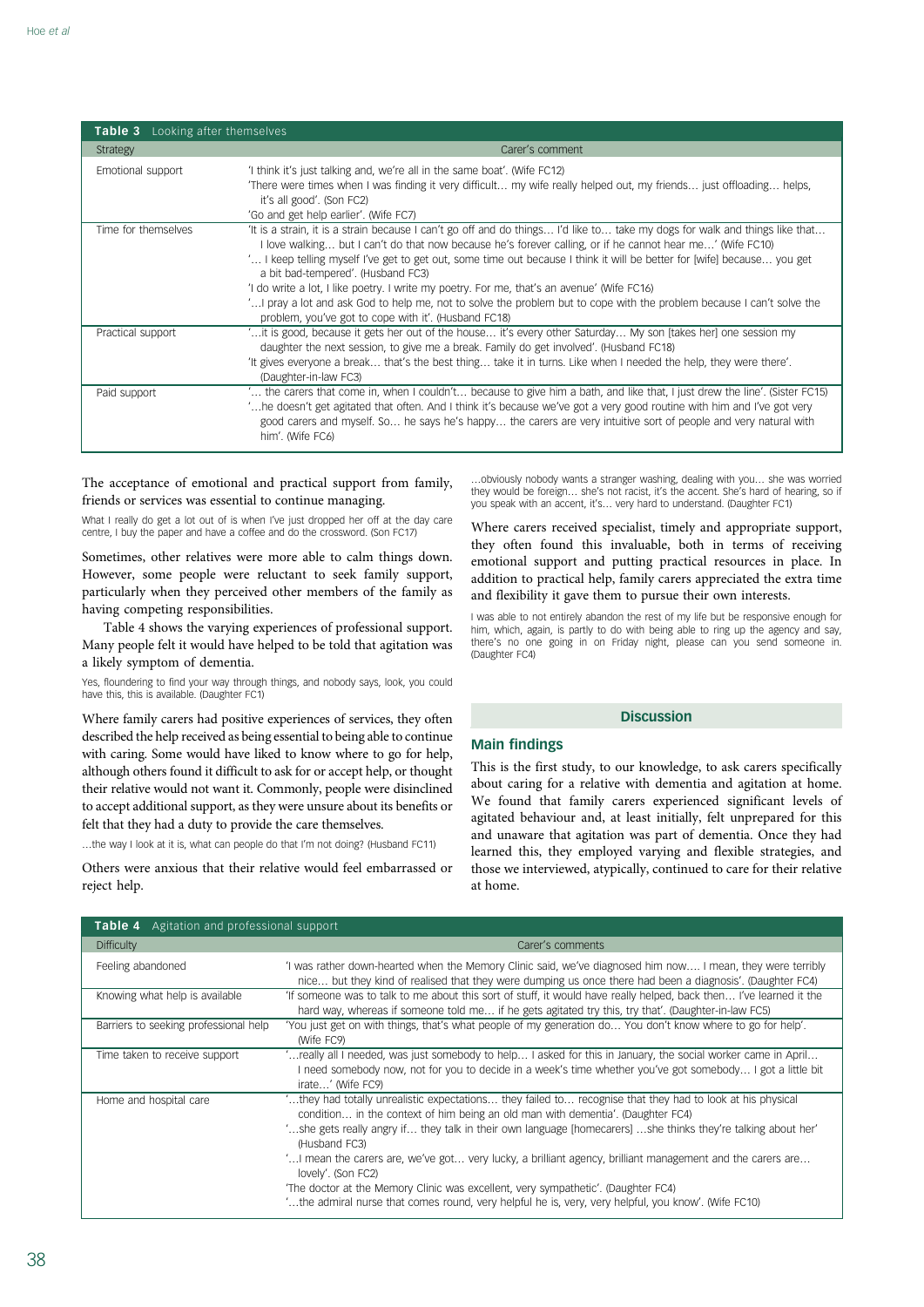<span id="page-5-0"></span>Carers learnt to deal with the agitation by accepting it was part of dementia. They sought out ways to prevent agitation by, for example, using a calendar and supporting their relative to have an active routine. When agitation occurred, they tried to reduce it by working out and addressing the underlying cause. They also attempted to prevent it from escalating by consciously being respectful and avoiding arguments. If it continued, they ensured their family member and other people were safe and worked on managing their own emotions. Overall, offering comfort and reassurance, being non-confrontational and seeking to maintain the person with dementia's dignity were key in both prevention and de-escalation of agitation. Carers also kept themselves emotionally and physically safe by leaving their relative alone, after ensuring they were safe, and walking away from volatile situations.

Carers recognised the need to look after themselves, but needed support from family, friends and professionals for respite and to reduce isolation. Sometimes, carers did not know how to access professional support or waited a long time for services to respond. Carers judged that good professional support helped them to cope longer with supporting their relative at home.

Behaviours such as physical aggression were often unpredictable and frightening, but non-threatening repetitive behaviours such as wandering, shouting out and repeatedly handling things were frequent and also hard to cope with. Although some carers expressed sadness at this, others found that caring brought them and their relative closer together. Overall, they were flexible in their approach, finding different tactics worked at different times. By seeking to better understand agitation and adapting their approach, carers became very skilled at dealing with agitated behaviour.

Our findings are consistent with but add to the previous literature, which found that it is important that family carers understand agitation as part of dementia, as otherwise this undermines their ability to care<sup>23</sup> and leads to a decline in the quality of interaction and feelings of loneliness. The strategies suggested are different approaches to the previous unsuccessful trials at home.<sup>[16](#page-6-0)</sup> We note that a third of carers in an earlier study reported feelings of aggression in response to aggressive behaviour and about a fifth had responded aggressively to the person for whom they cared, $24$ further highlighting the need to communicate effective strategies for coping with agitation to family carers.

#### Strengths and weaknesses of the study

Although our participant carers came from a range of sociodemographic backgrounds, they were all London area residents; none lived far away from any services. The study was about people caring for someone in their own homes in order to find out what works and so we did not interview carers of people with dementia and agitation recently placed in care homes. Although it may be that the agitated behaviour these carers encountered was more challenging, many of our carers were coping with high frequency and severity of agitation. Several of our carers had considered care home placement, when they found the agitated behaviours particularly hard to cope with, but had not pursued this option. These carers wanted to care for their relative at home, but recognised that care home placement might be necessary in the future if the agitation became too difficult to manage.

## Further research

Overall, family carers devised, learned and implemented effective strategies to reduce or avoid agitated behaviour, and this enabled them to continue caring for their relative at home for longer. These interviews provide valuable information on potentially helpful components for the intervention that we seek to develop and test. In addition, support from specialist services and voluntary agencies was a key factor in family carers feeling able to cope for longer.

Policy makers and commissioners should be aware that family carers of those with more moderate to severe stages of dementia need to know that agitation is part of the illness and may need help when it occurs. Although our study suggests there are successful ways to manage when people with dementia are agitated at home, it is important that these strategies are tested in a randomised controlled trial. Future research should also take into account carers' different cultural and religious backgrounds.

Juanita Hoe, PhD, Division of Psychiatry, University College London, London, UK; Camden and Islington NHS Foundation Trust, London, UK; Leah Jesnick, MSc, Division of Psychiatry, University College London, London, UK; Rebecca Turner, MSc, Division of Psychiatry, University College London, London, UK; Gerard Leavey, PhD, The Bamford Centre for Mental Health and Wellbeing, Ulster University, Coleraine, Northern Ireland; **Gill Livingston**, MD, Division of Psychiatry, University College London, London, UK; Camden and Islington NHS Foundation Trust, London, UK

Correspondence: Juanita Hoe, Division of Psychiatry, University College London, 6th Floor, Maple House, 149 Tottenham Court Road, London W1T 7NF, UK. Email: [j.hoe@ucl.ac.uk](mailto:j.hoe@ucl.ac.uk)

First received 10 Oct 2016, final revision 12 Jan 2017, accepted 16 Jan 2017

#### Acknowledgements

We would like to thank all the family carers who participated in the study together with all the memory services who provided us with support and help with recruitment.

# Funding

ESRC/NIHR Grant Ref: ES/L001780/1. This is a independent research commissioned by ESRC/ NIHR ES/L001780/1. The views and opinions expressed therein are those of the authors and do not necessarily reflect those of the NIHR, ESRC, NHS or the Department of Health. The studies are sponsored by UCL. Neither funders nor sponsors had a role in the study design and the collection, analysis, and interpretation of data and the writing of articles.

#### References

- 1 Luengo-Fernandez R, Leal J, Gray A, Dementia 2010. The Prevalence, Economic Cost and Research Funding of Dementia Compared with Other Major Diseases, 2010 ([http://www.dementia2010.org/reports/Dementia2010Full.pdf\).](http://www.dementia2010.org/reports/Dementia2010Full.pdf)
- 2 Schneider J, Hallam A, Murray J, Foley B, Atkin L, Banerjee S, et al. Formal and informal care for people with dementia: factors associated with service receipt. Aging Ment Health 2002; 6: 255–65.
- 3 Ryu SH, Katona C, Rive B, Livingston G. Persistence of and changes in neu‐ ropsychiatric symptoms in Alzheimer's disease over 6 months – the LASER-AD Study. Am J Geriatric Psychiatry 2005; 13: 976-83.
- 4 Piccininni M, Di Carlo A, Baldereschi M, Zaccara G, Inzitari D. Behavioral and psychological symptoms in Alzheimer's disease: frequency and relationship with 171 duration and severity of the disease. Dement Geriatr Cogn Disord 2005; 19: 276–81.
- 5 Mega MS, Cummings JL, Fiorello T, Gornbein J. The spectrum of behavioral changes in Alzheimer's disease. Neurology 1996; 46: 130–5.
- 6 Small GW, Rabins PV, Barry PP, Buckholtz NS, DeKosky ST, Ferris SH, et al. Diagnosis and treatment of Alzheimer disease and related disorder: consensus statement of the American Association for Geriatric Psychiatry, the Alzheimer's Association, and the American Geriatrics Society. J American Med Assoc 1997; 278: 1363–71.
- 7 Yaffe K, Fox P, Newcomer R, Sands L, Lindquist K, Dane K, et al. Patient and caregiver characteristics and nursing home placement in patients with dementia. J Am Med Assoc 2002; 287: 2090–7.
- 8 Brodaty H, Draper B, Saab D, Low LF, Richards V, Paton H, et al. Psychosis depression and behavioural disturbances in Sydney nursing home residents: prevalence and predictors. Int J Geriatric Psychiatr 2001; 16: 504-12.
- 9 Kaufer DI, Cummings JL, Ketchel P, Smith V, MacMillan A, Shelley T, et al. Validation of the NPI-Q, a brief clinical form of the Neuropsychiatric Inventory. J Neuropsychiatry Clin Neurosci 2000; 12: 233–9.
- 10 Okura T, Plassman BL, Steffens DC, Llewellyn DJ, Potter GG, Langa KM. Neuropsychiatric symptoms and the risk of institutionalization and death: the aging, demographics, and memory study. J Am Geriatr Soc 2011; 59: 473-81.
- 11 Lyketsos CG, Lopez O, Jones B, Fitzpatrick AL, Breitner J, DeKosky S. Prevalence of neuropsychiatric symptoms in dementia and mild cognitive impairment: results from the cardiovascular health study. J Am Med Assoc 2002; 288: 1475-83.